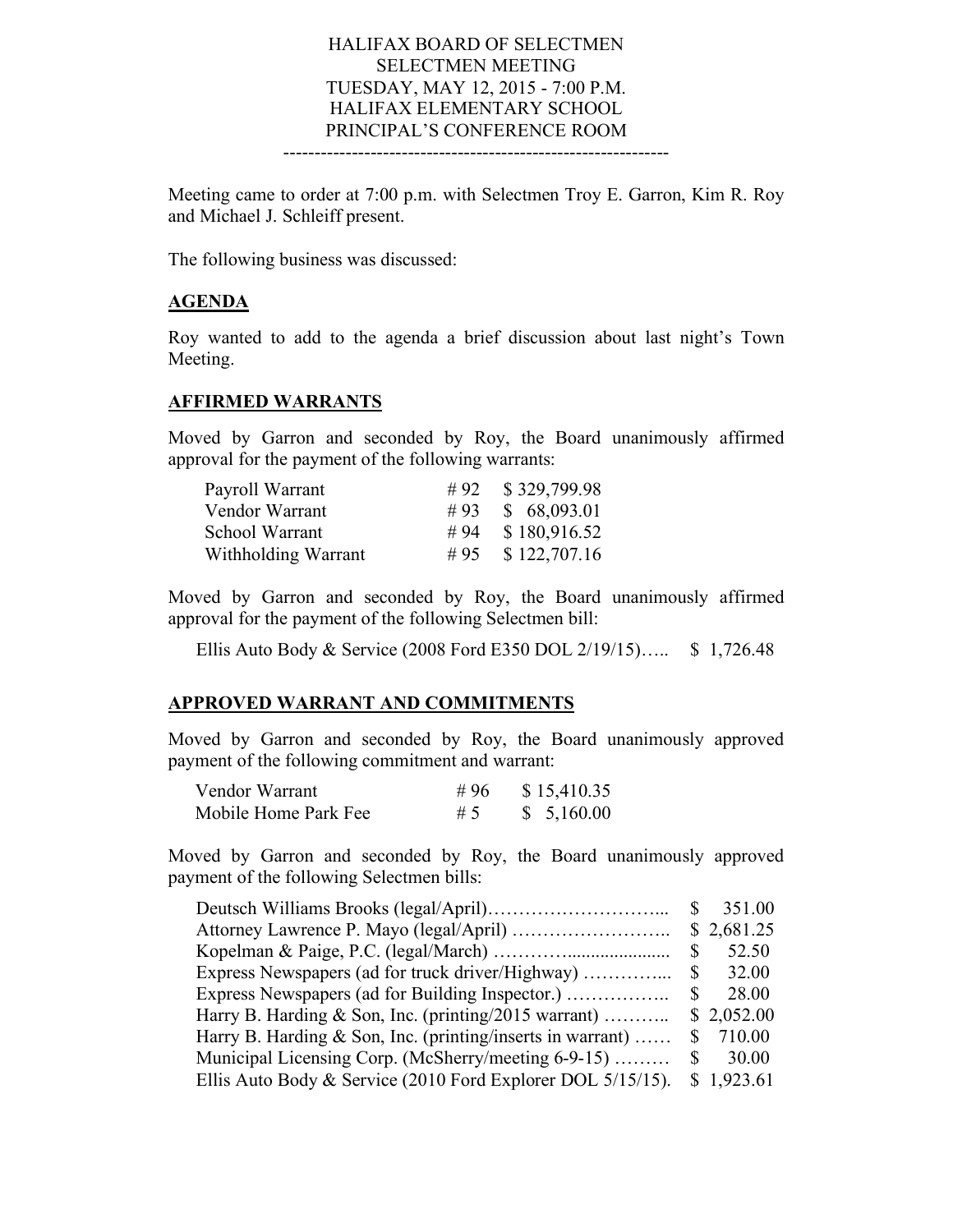# **GENERAL MAIL / DISCUSSIONS**

### Road Cut – 33 Lake Street

Moved by Garron and seconded by Roy, the Board unanimously approved Permit #2015-42 issued to Columbia Gas of Massachusetts for a 3' x 5' road cut to install new service at 33 Lake Street.

## Road Cut – 9 Ocean Avenue

Moved by Garron and seconded by Roy, the Board unanimously approved Permit #2015-41 issued to Columbia Gas of Massachusetts for a 2' x 2'  $\pm$  road cut 3' $\pm$ deep to remove test box cover at 9 Ocean Avenue.

### Road Cut – Third Street @ Lingan Street

Moved by Garron and seconded by Roy, the Board unanimously approved Permit #2015-40 issued to Columbia Gas of Massachusetts for a 2' x 2'  $\pm$  road cut 3' $\pm$ deep to raise text box at Third Street @ Lingan Street.

### Road Cut – 11 A Street

Moved by Garron and seconded by Roy, the Board unanimously approved Permit #2015-39 issued to Columbia Gas of Massachusetts for a 2' x 2'  $\pm$  road cut 3' $\pm$ deep 3' x 5' road cut to remove test box cover at 11 A Street.

### Line Item Transfer

Moved by Roy and seconded by Garron, the Board unanimously approved the following line item transfer:

| <b>FROM</b> | TO                                                                              | <b>AMOUNT</b> |
|-------------|---------------------------------------------------------------------------------|---------------|
|             | Police – Wages #01-210-5115   Police – Clerical Wages #01-210-5113   \$1,857.97 |               |

# Affirm Road Cut – 265 Monponsett Street

Moved by Roy and seconded Garron, the Board unanimously approved Permit #2015-37 issued to Cook's Contracting Service for a 4' x 35' road cut to install a new 8" water main at 265 Monponsett Street.

# Affirm Road Cut – 265 Monponsett Street

Moved by Roy and seconded by Garron, the Board unanimously approved Permit #2015-38 issued to Columbia Gas of Massachusetts to install a new gas main on Monponsett Street and Halifax Trails.

# Monponsett Pond

Seelig stated that the plan is to do one major treatment on Monponsett pond. He does not have a date that this will be done but when he does he will let Brockton know so that they do not divert. Schleiff asked Seelig how the meeting in Boston went on the proposed amendment to chapter 371 and he said that they emphasized that water needs to be sent each day but doubts that Brockton will back it up. Both Tom Calter and Pine duBois were at the meeting. Seelig also attend another meeting, Open Space Workshop, which possibly could help the Town get a grant in the amount of \$50,000 for the HOPS playground. There is lots of leg work but if we get it would help out immensely.